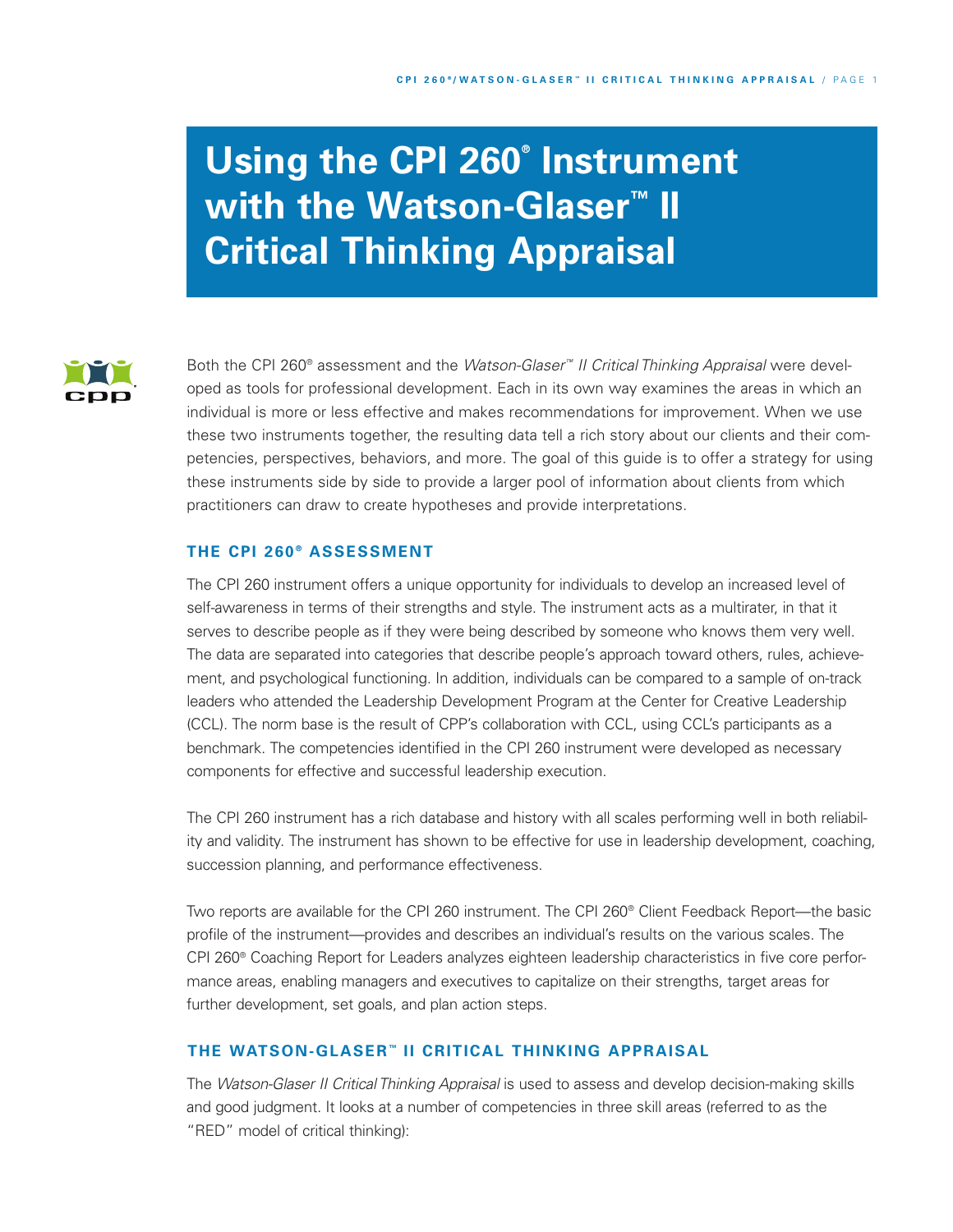- **R**ecognizing assumptions
- **E**valuating arguments
- **D**rawing conclusions

Three reports are available for the Watson-Glaser assessment: a Profile Report, an Interview Report, and a Development Report. The Development Report, the focus of this guide, applies a client's results to build a custom learning and development plan to enhance that individual's critical thinking skills. It highlights specific skills as strengths to leverage, areas for further exploration, or opportunities for development.

# **COMBINING THE DATA**

As shown in the chart below, several of the CPI 260 leadership characteristics (LCs) and scales elaborate on the three aspects of critical thinking analyzed by the Watson-Glaser assessment. When we combine these data, we can maximize the learning opportunities for our clients.

| <b>Watson-Glaser<sup>™</sup> Aspects of Critical Thinking</b> | CPI 260 <sup>®</sup> Leadership Characteristics (LCs) and Scales |
|---------------------------------------------------------------|------------------------------------------------------------------|
| <b>Recognizing Assumptions</b>                                | Self-awareness (LC 1)                                            |
|                                                               | Influence (LC 17)                                                |
|                                                               | Resilience (LC 3)                                                |
|                                                               | Self-control (LC 2)                                              |
|                                                               | <b>Understanding Others (LC 9)</b>                               |
|                                                               | Self-confidence (LC 15)                                          |
|                                                               | Sensitivity                                                      |
| <b>Evaluating Arguments</b>                                   | Interpersonal Skill (LC 8)                                       |
|                                                               | Understanding Others (LC 9)                                      |
|                                                               | Responsibility                                                   |
|                                                               | Handling Sensitive Problems (LC 13)                              |
|                                                               | Creativity (LC 12)                                               |
|                                                               | Tolerance                                                        |
| <b>Drawing Conclusions</b>                                    | Well-being                                                       |
|                                                               | Self-control                                                     |
|                                                               | Independence                                                     |
|                                                               | Sensitivity                                                      |
|                                                               | Influence (LC 17)                                                |
|                                                               | <b>Action Orientation (LC 14)</b>                                |
|                                                               | Flexibility                                                      |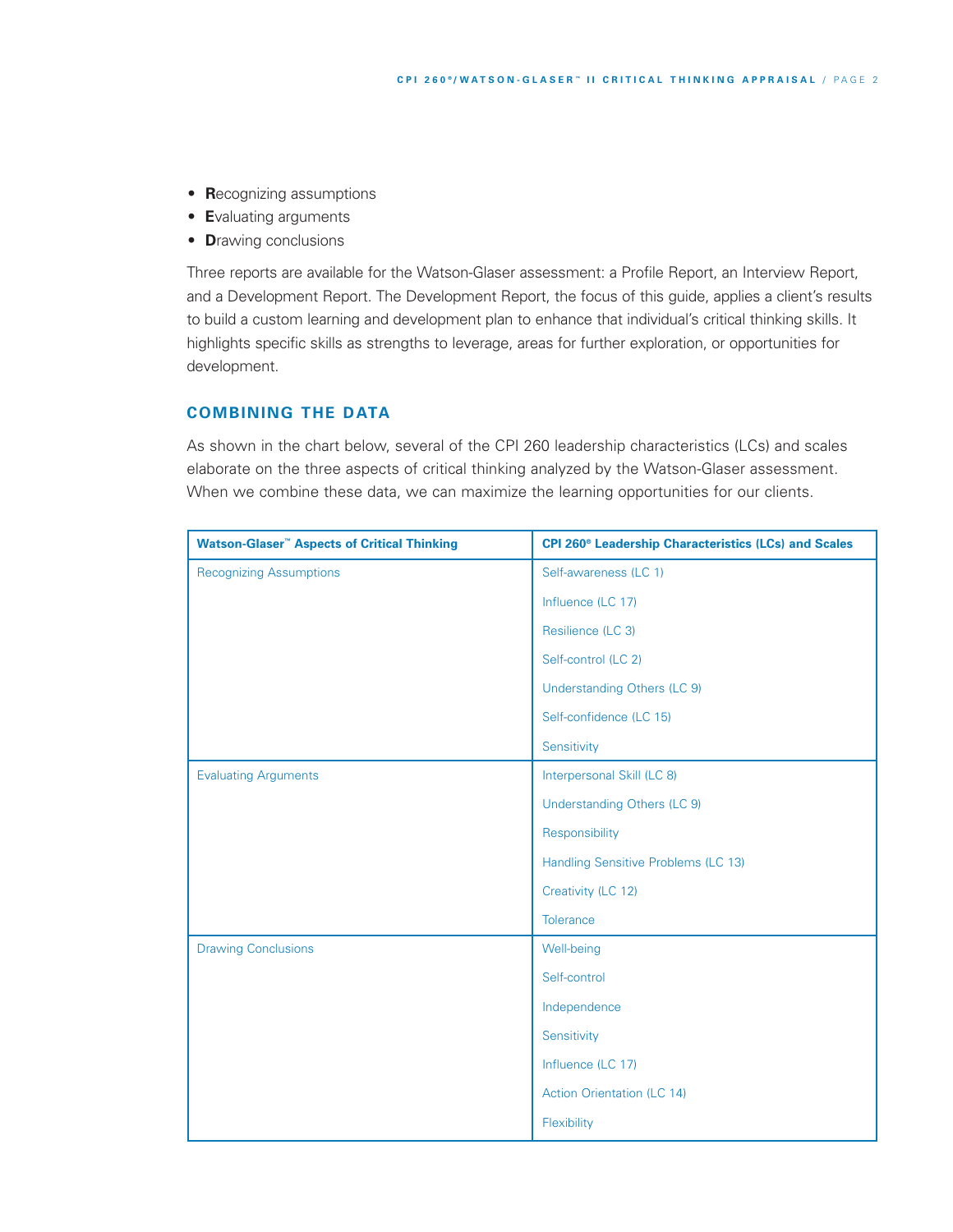As you begin the interpretation of the CPI 260 assessment, you have a few critical things to consider. First you must check the profile to make sure it is valid. Usually the report will read "No indication of anything unusual was found" on the second page. After this validity has been established, then move to the Good Impression scale and the Level of Satisfaction scale to continue the interpretation.

#### **CPI 260 ® Good Impression Scale**

The Good Impression scale of the CPI 260 instrument indicates the degree to which clients are trying to present themselves in a favorable light, and how much approval they may seek from others. Those with high scores (>70) are often "people pleasers" who look to make other people happy. They may have difficulty saying no for fear of disappointing people with whom they work. Those with low scores (<40) present as governing their behavior from their own vantage point. They may have little concern for what people think of them or how others view them. This scale is important because it provides valuable insight into respondents' approach to others and to life in general, which may also influence the respondents' scores in the three skill areas (RED) of the Watson-Glaser assessment, as described below.

## **Level of Satisfaction**

Clients' level of satisfaction, as graphed on page 5 of their CPI 260® Client Feedback Report, indicates the extent to which they feel they are fulfilling their true potential. Scores on this scale can range from 1 to 7; most respondents score between 3 and 5. When clients score below 3 on this scale, we might hypothesize that they are experiencing some discontent in their life, or that they are not in the best place possible. This scale is composed, in part, of Well-being and Optimism, and speaks to people's ability to cope under difficult circumstances. When their score is high, it does not mean that their life is perfect. Rather, it indicates that they may have some effective mechanisms for coping with stress.

Critical thinking requires an element of being present in the here and now as well as a degree of concentration. People's ability to analyze, concentrate, and make decisions is drastically affected by their ability to focus and to be present. When clients score below 3 on the Level of Satisfaction scale, we must consider that their critical thinking performance may not be at its best. The process of working through the RED model of the Watson-Glaser tool could, as a result, be stalled, skewed, or less effective.

### **Interaction of Leadership Characteristics and CPI 260 ® Scales**

Before we address the relationship of CPI 260 scales and leadership characteristics to the Watson-Glaser aspects, we should understand the interaction between the scales and leadership characteristics of the CPI 260 instrument. Each leadership characteristic is informed by two CPI 260 scales. The chart on the following page lists these combinations and shows the ranges and modal scores of the instrument's norm population (5,610 on-track managers and executives who participated in the Leadership Development Program at the Center for Creative Leadership).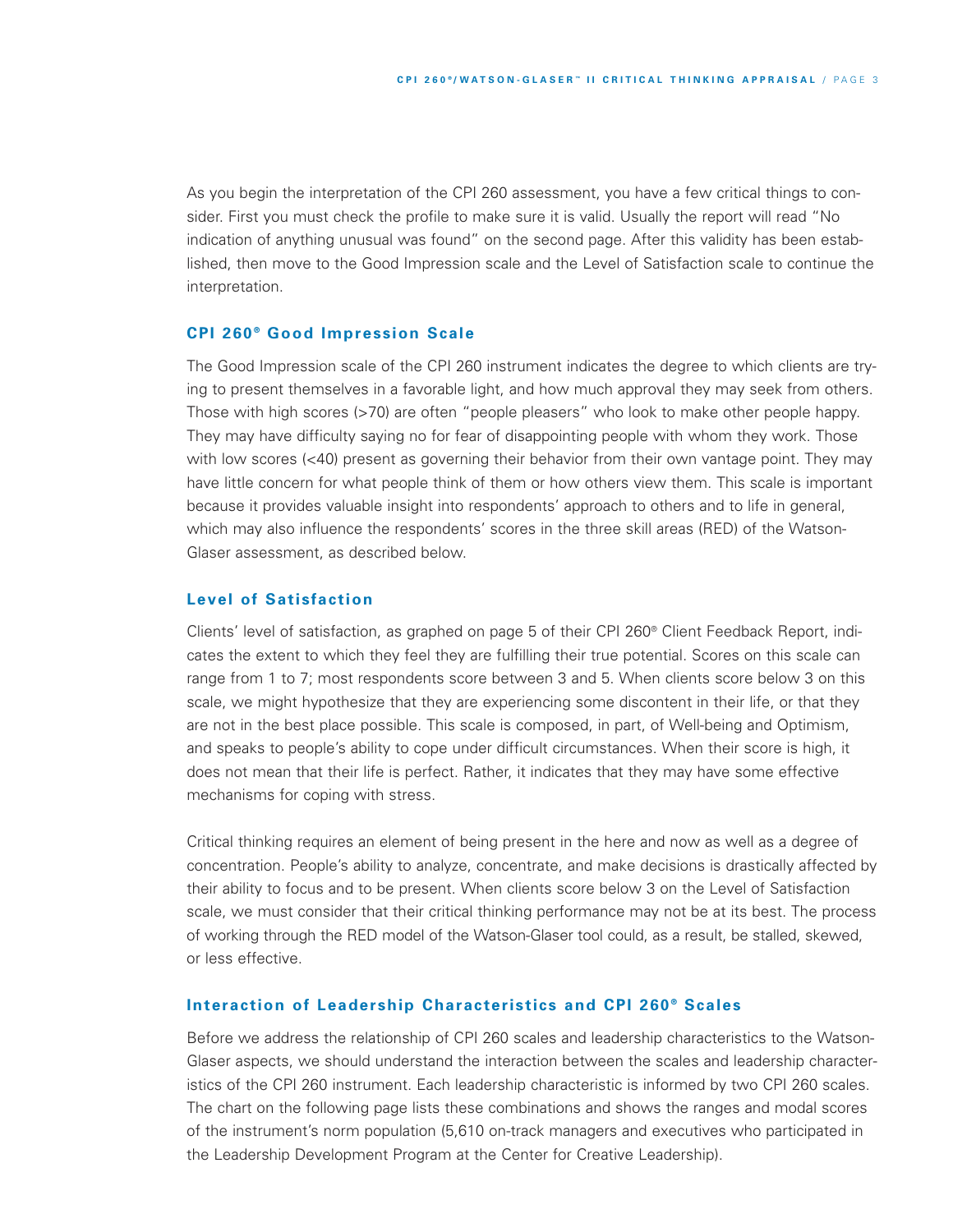|                                 |                        |                               |      | <b>Normal Range for</b><br><b>Executives and Managers</b> |     |    |    |      |      |    |
|---------------------------------|------------------------|-------------------------------|------|-----------------------------------------------------------|-----|----|----|------|------|----|
| Core                            | Leadership             |                               |      | 40                                                        |     | 50 | 60 |      |      | 80 |
| Performance Area Characteristic |                        | <b>CPI<sup>™</sup> Scales</b> | 30   |                                                           |     |    |    |      | 70   |    |
| Self-management                 | 1. Self-awareness      | Self-acceptance               | ┿┿┿┿ |                                                           | ┯┷┷ |    |    | ┿┿┿┿ | ┿┿┿┿ |    |
|                                 |                        | Empathy                       |      |                                                           |     |    |    |      |      |    |
|                                 | 2. Self-control        | Self-control                  |      |                                                           |     |    |    |      |      |    |
|                                 |                        | Social Conformity             |      |                                                           |     |    |    |      |      |    |
|                                 | 3. Resilience          | Well-being<br>Self-acceptance |      |                                                           |     |    |    |      |      |    |
| Organizational                  | 4. Use of Power and    | Dominance                     |      |                                                           |     |    |    |      |      |    |
| <b>Capabilities</b>             | Authority              | Self-control                  |      |                                                           |     |    |    |      |      |    |
|                                 | 5. Comfort with        | Social Conformity             |      |                                                           |     |    |    |      |      |    |
|                                 | Organizational         | Achievement via               |      |                                                           |     |    |    |      |      |    |
|                                 | <b>Structures</b>      | Conformance                   |      |                                                           |     |    |    |      |      |    |
|                                 | 6. Responsibility and  | Responsibility                |      |                                                           |     |    |    |      |      |    |
|                                 | Accountability         | Leadership                    |      |                                                           |     |    |    |      |      |    |
|                                 | 7. Decisiveness        | Dominance                     |      |                                                           |     |    |    |      |      |    |
|                                 |                        | Independence                  |      |                                                           |     |    |    |      |      |    |
| <b>Team Building</b>            | 8. Interpersonal Skill | Sociability                   |      |                                                           |     |    |    |      |      |    |
| and Teamwork                    |                        | Amicability                   |      |                                                           |     |    |    |      |      |    |
|                                 | 9. Understanding       | Empathy                       |      |                                                           |     |    |    |      |      |    |
|                                 | <b>Others</b>          | Insightfulness                |      |                                                           |     |    |    |      |      |    |
|                                 | 10. Capacity for       | Tolerance                     |      |                                                           |     |    |    |      |      |    |
|                                 | Collaboration          | Creative Temperament          |      |                                                           |     |    |    |      |      |    |
|                                 | 11. Working with and   | Managerial Potential          |      |                                                           |     |    |    |      |      |    |
|                                 | Through Others         | Independence                  |      |                                                           |     |    |    |      |      |    |
| <b>Problem Solving</b>          | 12. Creativity         | Creative Temperament          |      |                                                           |     |    |    |      |      |    |
|                                 |                        | Achievement via               |      |                                                           |     |    |    |      |      |    |
|                                 |                        | Independence                  |      |                                                           |     |    |    |      |      |    |
|                                 | 13. Handling Sensitive | Empathy                       |      |                                                           |     |    |    |      |      |    |
|                                 | Problems               | Dominance                     |      |                                                           |     |    |    |      |      |    |
|                                 | 14. Action Orientation | Sensitivity                   |      |                                                           |     |    |    |      |      |    |
|                                 |                        | Flexibility                   |      |                                                           |     |    |    |      |      |    |
| Sustaining                      | 15. Self-confidence    | Leadership                    |      |                                                           |     |    |    |      |      |    |
| the Vision                      |                        | Independence                  |      |                                                           |     |    |    |      |      |    |
|                                 | 16. Managing Change    | Flexibility                   |      |                                                           |     |    |    |      |      |    |
|                                 |                        | Self-control                  |      |                                                           |     |    |    |      |      |    |
|                                 | 17. Influence          | Dominance                     |      |                                                           |     |    |    |      |      |    |
|                                 |                        | Sociability                   |      |                                                           |     |    |    |      |      |    |
|                                 | 18. Comfort with       | Social Presence               |      |                                                           |     |    |    |      |      |    |
|                                 | Visibility             | Capacity for Status           |      |                                                           |     |    |    |      |      |    |

# **Mean and Midrange Scores of the Executive Norm Group on the Leadership Characteristics**

*Source: CPI 260® Coaching Report for Leaders Advanced Guide for Interpretation* by Sam Manoogian © 2006 by CPP, Inc. All rights reserved. Used with permission.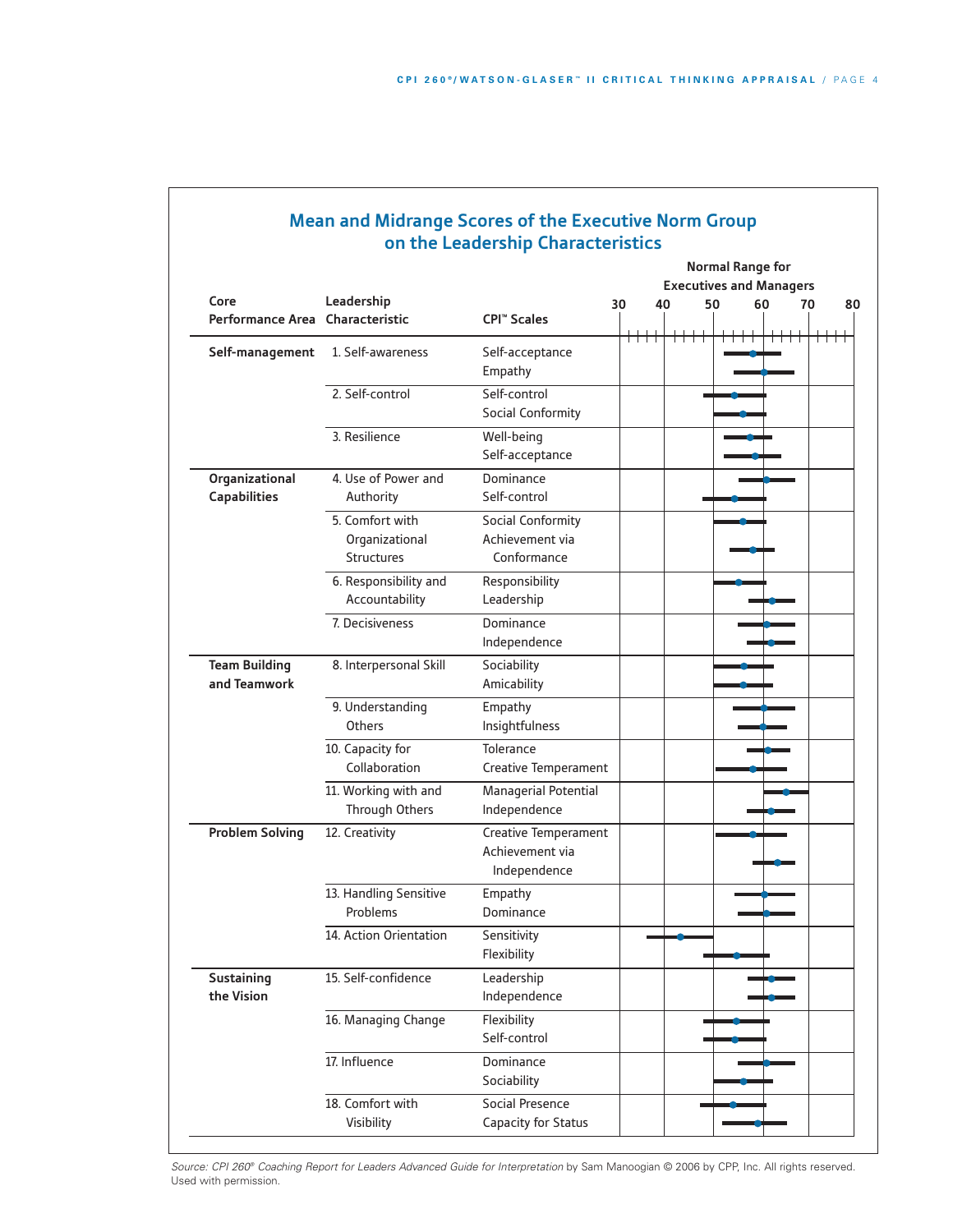The chart below links the three Watson-Glaser aspects to the CPI 260 leadership characteristics and scales. High scores may indicate strengths; scores that are low or too high may indicate opportunities for development.

|                                | <b>CPI 260<sup>®</sup> Leadership Characteristics and Scales</b> |                                      |                          |  |  |  |
|--------------------------------|------------------------------------------------------------------|--------------------------------------|--------------------------|--|--|--|
| <b>Watson-Glaser™ Aspects</b>  | <b>Strengths</b>                                                 | <b>Opportunities for Development</b> |                          |  |  |  |
| of Critical Thinking           | <b>High</b>                                                      | Low                                  | <b>Too High</b>          |  |  |  |
| <b>Recognizing Assumptions</b> | Self-awareness (LC 1)                                            | Self-acceptance                      | Self-acceptance          |  |  |  |
|                                | Influence (LC 17)                                                | Well-being                           | <b>Social Conformity</b> |  |  |  |
|                                | Resilience (LC 3)                                                | Insightfulness                       |                          |  |  |  |
|                                | Self-control (LC 2)                                              | Flexibility                          |                          |  |  |  |
|                                | Understanding Others (LC 9)                                      | Self-control                         |                          |  |  |  |
|                                | Self-confidence (LC 15)                                          |                                      |                          |  |  |  |
|                                | Sensitivity                                                      |                                      |                          |  |  |  |
| <b>Evaluating Arguments</b>    | Interpersonal Skill (LC 8)                                       | Flexibility                          | Sensitivity              |  |  |  |
|                                | Understanding Others (LC 9)                                      | Responsibility                       | Empathy                  |  |  |  |
|                                | Responsibility                                                   | <b>Social Conformity</b>             |                          |  |  |  |
|                                | Handling Sensitive Problems (LC 13)                              |                                      |                          |  |  |  |
|                                | Creativity (LC 12)                                               |                                      |                          |  |  |  |
|                                | <b>Tolerance</b>                                                 |                                      |                          |  |  |  |
| <b>Drawing Conclusions</b>     | Well-being                                                       | Self-acceptance                      | Dominance                |  |  |  |
|                                | Self-control                                                     | Self-control                         | Empathy                  |  |  |  |
|                                | Independence                                                     | Achievement via Independence         | Tolerance                |  |  |  |
|                                | Sensitivity                                                      |                                      |                          |  |  |  |
|                                | Influence (LC 17)                                                |                                      |                          |  |  |  |
|                                | <b>Action Orientation (LC 14)</b>                                |                                      |                          |  |  |  |
|                                | Flexibility                                                      |                                      |                          |  |  |  |
|                                |                                                                  |                                      |                          |  |  |  |

### **Recognizing Assumptions**

The process of recognizing assumptions is influenced by many different factors, as described below. When we know more about clients' self-awareness, confidence, disposition, and selfregulation of impulses, we can begin to see the impact these have on their ability to be objective and recognize the origin of their thoughts and ideas. Below is a discussion of some of the links between the CPI 260 instrument and the "Recognizing Assumptions" aspect of the Watson-Glaser tool.

**Recognizing Assumptions (Watson-Glaser™) and Self-awareness (CPI 260® Instrument).** The Self-awareness leadership characteristic of the CPI 260 assessment comprises the Self-acceptance and Empathy scales. Self-acceptance is interdependent with self-esteem and sense of worth. The way people see themselves informs the way they see the world. Clients who have a low score on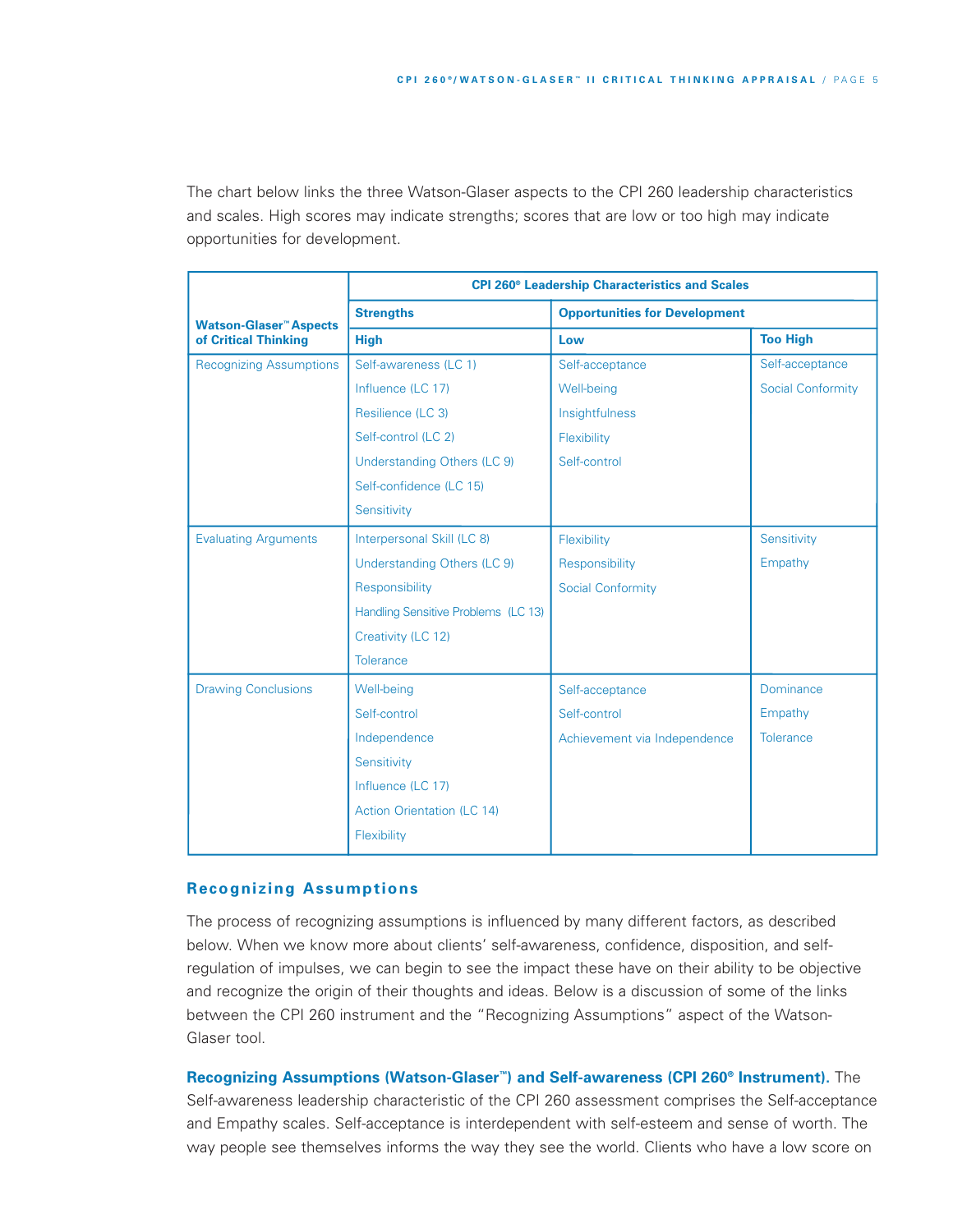the **Self-acceptance** scale of the CPI 260 instrument may have a tendency to assume the worst in situations regardless of what they observe. Clients who tend to see mostly flaws in themselves will also apply that view to others and to situations. Clients whose Self-acceptance score is high are likely to feel good about themselves and are able to be relatively objective in the way they see the world.

Empathy is also key to self-awareness. A client's low score on the **Empathy** scale of the CPI 260 instrument may indicate that she has a skewed perception and sees things only as she has experienced them. Clients with a low score (<40) may have difficulty allowing for the needs or perspectives of others, focusing more on what they think and feel. This affects their assumptions by limiting their ability to see the whole picture. Those with a high score (>60) likely have an easier time adjusting to the world around them and can check themselves if they think they might be creating a scenario in their mind that does not exist. They have an increased level of mental agility in maneuvering the way they see themselves and others according to the situation at hand.

**Recognizing Assumptions (Watson-Glaser™) and Influence (CPI 260® Instrument).** On the CPI 260 tool, how people influence others is a combination of how willing they are to take charge (Dominance scale) and the degree to which they need to be heard (Sociability scale). When clients' **Dominance** score is high (>60), it indicates that they feel comfortable leading others and move toward accomplishing things with and through people. They have confidence in their ability to help others see their perspective and to persuade those who are skeptical to shift their view. If clients' Dominance score is low, they tend to feel uncomfortable making decisions and hesitate to exert control. They may lack the confidence to check their assumptions with others and, as a result, may move forward with incorrect information and assessment.

Similarly, clients who score high on **Sociability** would likely enjoy the collaboration and investigation aspects of checking into the true source of a thought or feeling. They would share optimism about getting to the core of what needs to be examined and moving forward. Clients who score low on Sociability would find those conversations taxing and likely try to avoid them. Skipping these steps could increase the likelihood of their making an incorrect assumption.

**Recognizing Assumptions (Watson-Glaser™) and Resilience (CPI 260® Instrument).** The leadership characteristic Resilience includes the ability to bounce back from setbacks and a general attitude of optimism (or pessimism) about life. When clients' Resilience score is high (>60), we can expect them to be well adjusted, have positive self-worth, and take good care of themselves physically and emotionally. This leads to taking necessary steps toward creating a reality that is more manageable. Resilience is composed of two CPI 260 scales: Well-being and Self-acceptance. Clients' **Well-being** score shows whether their attitude tends to be optimistic or pessimistic, and whether they see their glass as half-full or half-empty. It also reveals how they perceive they are functioning or if they seem to have any indication of physical difficulties.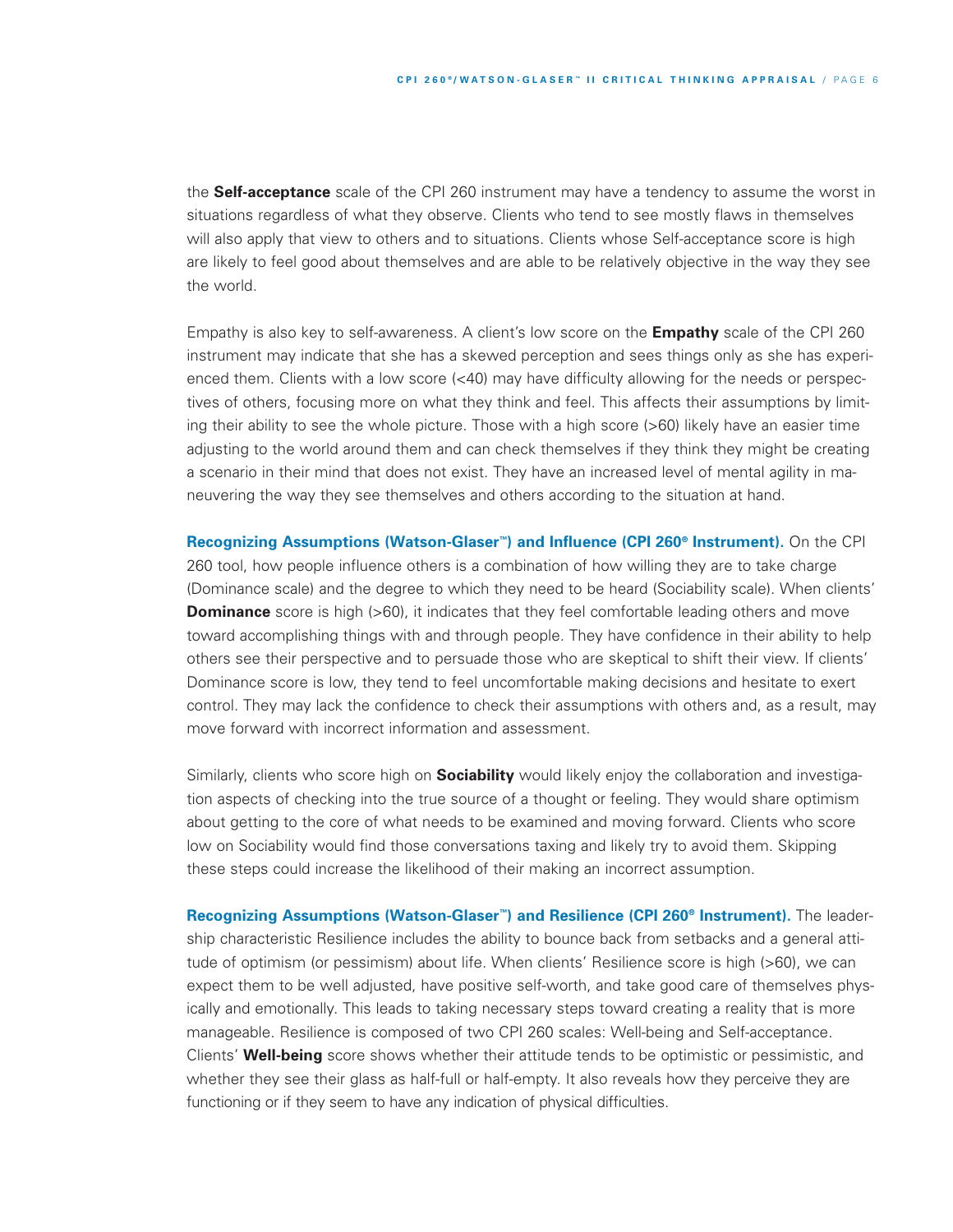Clients' **Self-acceptance** score indicates the degree to which they are able to accept themselves—"warts and all"—as they examine their talents along with their flaws. When their Selfacceptance score is high, we can expect them to know who they are, be aware of their assets and vulnerabilities, and be able to accept the things they do and don't do well. However, when their Self-acceptance score is elevated (>70) they may be *too* fond of themselves, and in fact may be arrogant or have an inappropriately large ego that keeps them from maintaining a realistic selfperspective. When their Resilience score is low (<40), they may have a negative view of the world and expect situations to unravel at any moment. Low scorers tend to have increased levels of anxiety and to worry about themselves more than do high scorers. This distracts them from being objective and recognizing when they are assuming the worst about either a person or a situation.

**Recognizing Assumptions (Watson-Glaser™) and Self-control (CPI 260® Instrument).** The leadership characteristic Self-control comprises the CPI 260 scales Self-control and Social Conformity. Clients who score low on the CPI 260 **Self-control** scale often jump to conclusions and have difficulty regulating their impulse to act. They may seek only limited information and proceed as soon as they hear what fits for them. This creates an environment in which they make many misinformed assumptions. When clients' score on Self-control is too high (>70), they may be so cautious that they lose objectivity and focus exclusively on the bigger picture. In this case, they may react impulsively because they haven't collected enough information to make an informed decision, impression, or choice.

The degree to which people follow the rules (high **Social Conformity**) or break the rules (low Social Conformity) also affects how they make assumptions. Depending on where they fall on this scale, they may doubt or question the facts as presented and need more proof before they can proceed. If they make an assumption, it may be challenging for them to see their role in it, as they may deflect responsibility to someone else (e.g.,"I only thought that because of what Susan told me.").

**Recognizing Assumptions (Watson-Glaser™) and Understanding Others (CPI 260® Instrument).** The leadership characteristic Understanding Others is composed of two CPI 260 scales: Insightfulness and Empathy. When clients' **Insightfulness** score is high, that does not necessarily translate to their taking another person's perspective into account before acting. A high score indicates having an interest in learning more about what makes other people tick, but not necessarily having the empathy to provide sympathy or understanding. Therefore, a lack of insight can lead to making assumptions or jumping to conclusions.

When clients' **Empathy** score is high, they likely are able to step back and be objective more easily and can identify what is being taken for granted—the facts they are not clarifying or asking questions about to increase their understanding. Sometimes, when clients' Empathy score is too high (>75), they can lose their objectivity when they try to consider everyone's perspective equally. In this scenario, it may be more challenging for them to recognize the incorrect assumptions they are making about others.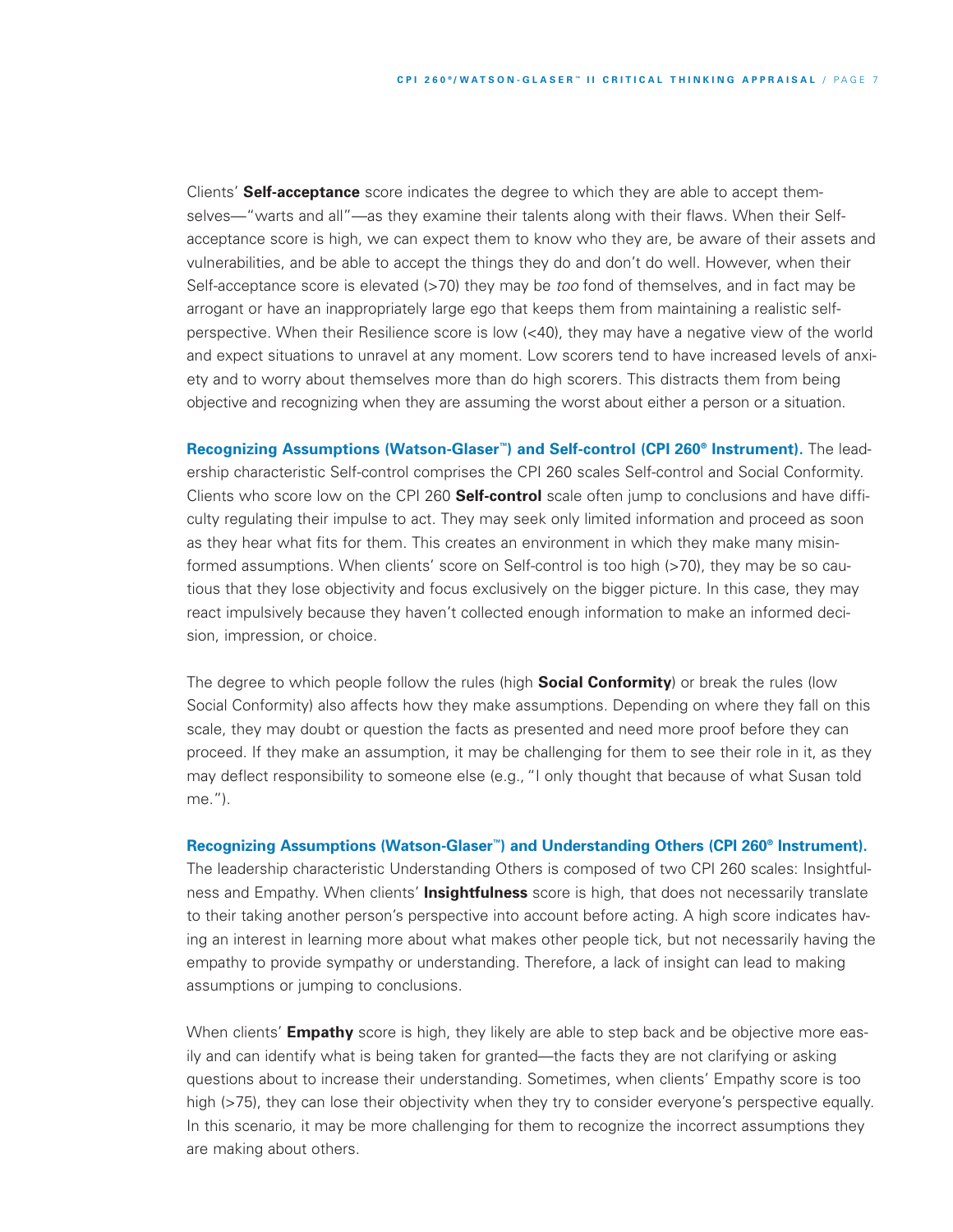**Recognizing Assumptions (Watson-Glaser™) and Sensitivity (CPI 260® Instrument).** Clients' **Sensitivity** scale score is important to consider in relation to recognizing assumptions. If it is too low, they may be overly aggressive in getting their point across and may have difficulty shifting their vision to incorporate others' perspectives, leading them to make incorrect assumptions. When clients' Sensitivity score is too high, they may be overly concerned with how others see and feel about them. Admitting to a bias or assumption may make high scorers feel too vulnerable, so they will likely skip checking with others and overanalyze what they think based on how others might see them.

## **Evaluating Arguments**

The next section of the Watson-Glaser assessment analyzes people's behaviors associated with analyzing the reasoning behind an argument and the extent to which they play devil's advocate to explore other approaches. Below is an exploration of some of the links between the CPI 260 instrument and the "Evaluating Arguments" aspect of the Watson-Glaser tool.

#### **Evaluating Arguments (Watson-Glaser™) and Interpersonal Skill (CPI 260® Instrument).**

People's approach to evaluating arguments is largely influenced by the way they view the world. For example, if they tend to be suspicious of others or easily annoyed, they may question another person's argument or the evidence supporting his or her position. Such is often the case when clients score low on the Interpersonal Skill leadership characteristic of the CPI 260 assessment. People who keep others at a distance and don't see themselves as being interpersonally savvy may create, through their suspicion and doubt, enough uneasiness to cause "analysis paralysis." On the other hand, people with a high score on Interpersonal Skill may feel more optimistic and tend to see evidence as potential facts in a more straightforward manner. The two scales that make up Interpersonal Skill are Sociability and Amicability. **Sociability** examines the amount of typical activity with others that is satisfying to people. It also speaks to clients' desire to be heard and seen by others or their tendency to want to stay behind the scenes. **Amicability** looks at people's cooperation with and consideration for others. Higher scores suggest more collaboration, whereas lower scores suggest a preference to work more in isolation.

#### **Evaluating Arguments (Watson-Glaser™) and Understanding Others (CPI 260® Instrument).**

The leadership characteristic Understanding Others is composed of two CPI scales: Insightfulness and Empathy. When people have an interest in others, it is likely that they will enjoy exploring different perspectives and seeing where an argument might lead. This curiosity could propel them to conduct the research necessary to see an argument from all sides. This is indicative of clients who score high on **Insightfulness** on the CPI 260 assessment. Similarly, when clients' score on Insightfulness is low, examining other people's thoughts is not likely to hold their attention for long. Empathy is another element that is important in evaluating arguments. When clients score high on **Empathy,** they will likely try to see all sides of an argument and use their judgment to expand on their analytic thinking. Empathy can be curvilinear in this category, meaning that a score that is too high (>75) could indicate the client is having difficulty choosing a side in an argument or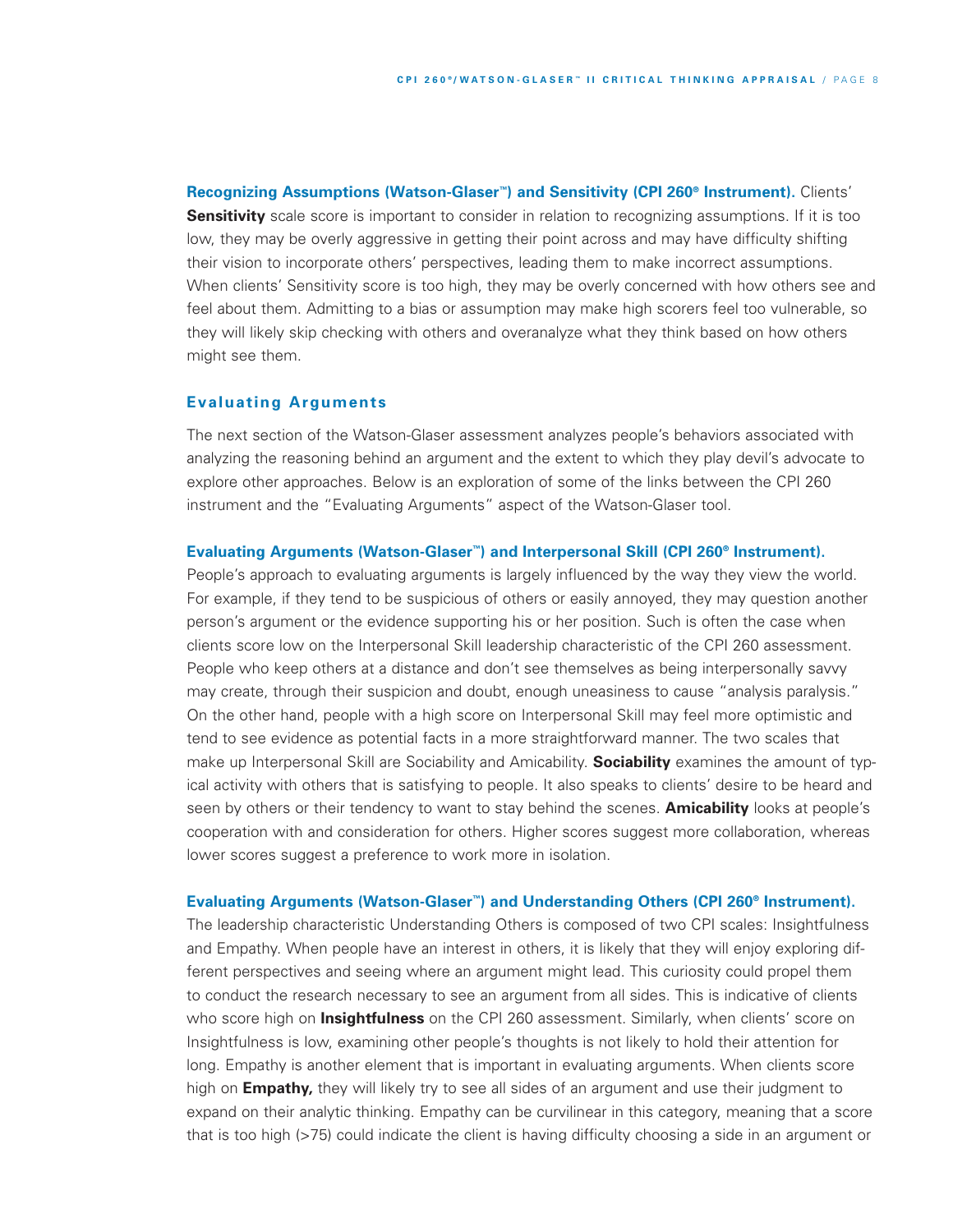seeing the argument objectively because he feels too close to it or is too involved. Similarly, if the person is hoping for a specific outcome and some of the evidence supports this outcome, he may gather less evidence and be content with less data that support his position.

**Evaluating Arguments (Watson-Glaser™) and Responsibility (CPI 260® Instrument).** We can hypothesize that clients with a high score on the **Responsibility** scale will take the challenge of evaluating arguments very seriously. They will likely take a conscientious approach to examining the data and won't want to see any stone left unturned. If their Responsibility score is too high, the Evaluating Arguments stage may last longer than necessary and not reach a definite conclusion. Clients with a low score on this scale may approach this stage less carefully and not attend to important details that could make the difference. Furthermore, they may doubt their analytical ability and therefore their objectivity.

**Evaluating Arguments (Watson-Glaser™) and Handling Sensitive Problems (CPI 260® Instru-**

**ment).** The leadership characteristic Handling Sensitive Problems comprises the scales Dominance and Empathy. Clients who score high on the **Dominance** scale are likely to be taskmasters who enjoy making things happen. If their score is too high, they may rush to judgment without the collaboration necessary for sound evaluations. People with high Dominance scores also tend to be persuasive and may skew some data if they believe they should point in a certain direction. However, when clients blend high Dominance with high **Empathy,** they tend to take a more steady approach, which adds to their level of objectivity.

**Evaluating Arguments (Watson-Glaser™) and Creativity (CPI 260® Instrument).** The leadership characteristic Creativity comprises the scales Creative Temperament and Achievement via Independence. Having a vision for numerous alternatives is an advantage when examining arguments. One benefit of a high score on the **Creative Temperament** scale is being able to articulate various options and viewpoints in the form of brainstorming. It is important to step back and have some objectivity during this part of the analysis, and the higher clients' score on Creative Temperament, the better able they are to envision multiple pathways of understanding. A high score on **Achievement via Independence** indicates that clients feel confident in undertaking the analysis on their own. This implies confidence in their judgment and perspective, as well as the initiative to move forward with conclusions once they have completed their analysis.

**Evaluating Arguments (Watson-Glaser™) and Tolerance (CPI 260® Instrument).** The more people can be open to alternate perspectives, the more likely they are to stay open to unknown options and evidence. Clients who score high on the **Tolerance** scale tend to be fair and reasonable and try to be open-minded about the ideas of others. This helps them keep their biases to a minimum, as they are able to see how their perspective can influence their objectivity toward certain arguments. In addition, they may stay open to counterarguments longer, instead of moving forward too quickly.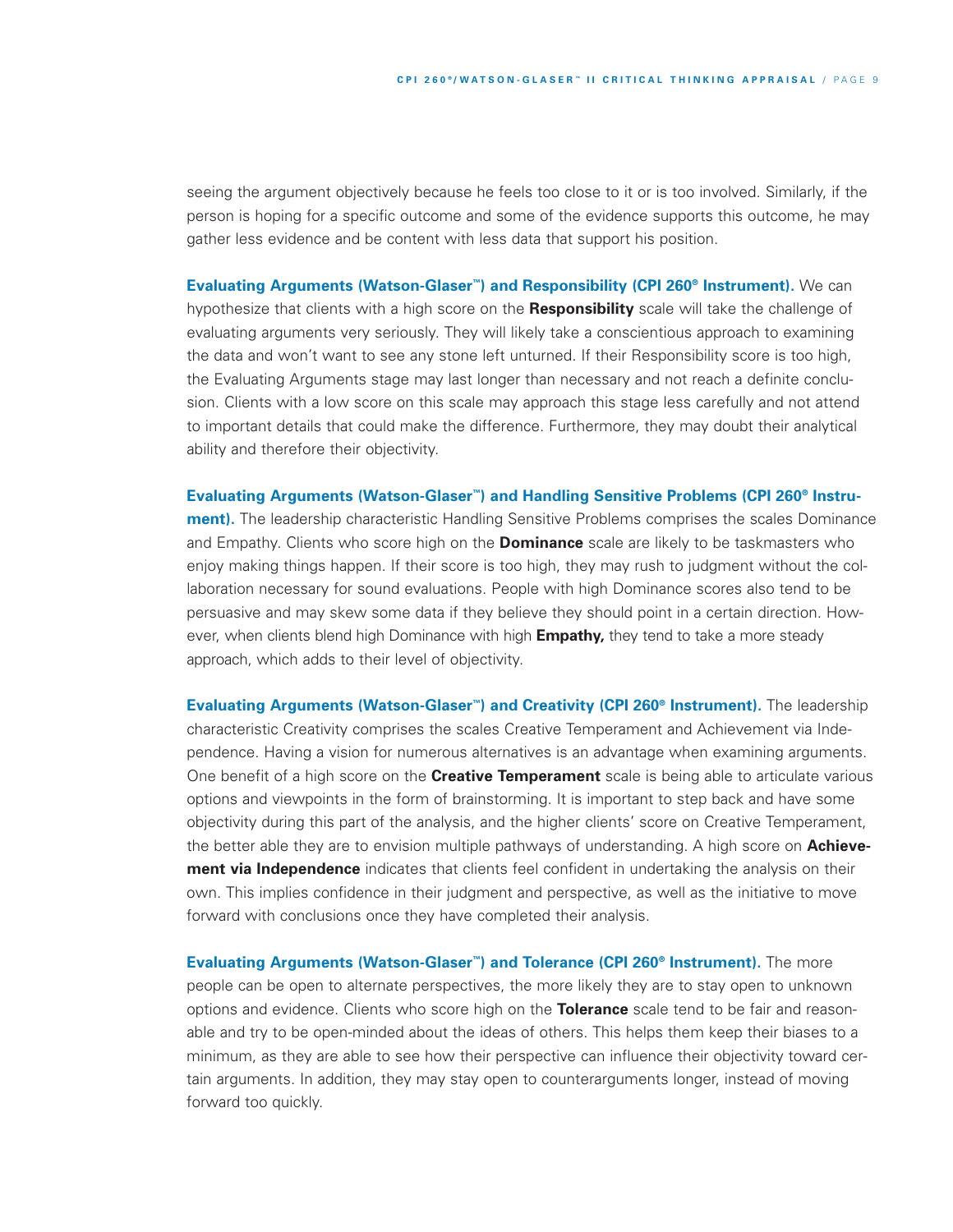#### **Drawing Conclusions**

The final section of the Watson-Glaser assessment explores the path through which people establish a course of action for moving forward. That is, when evidence is presented, do they use logic to create their position or rely on other sources of information to formulate a conclusion? Following is an exploration of some of the links between the CPI 260 instrument and the "Drawing Conclusions" aspect of the Watson-Glaser tool.

**Drawing Conclusions (Watson-Glaser™) and Well-being (CPI 260® Instrument).** When people experience anxiety on a daily basis, making sound decisions becomes more challenging for them. Clients who score low on the **Well-being** scale of the CPI 260 assessment tend to be anxious and uncomfortable in complicated situations. When anxiety is present, changing course due to new information may be difficult for low scorers; they may feel paralyzed and unable to make the change. Similarly, if they find it difficult to let go of a perspective or a belief, the end result is affected by their bias. A high score on Well-being indicates a sense of competence in and comfort with drawing reasonable conclusions. People who score high on this scale collect ample data to form their thoughts and ideas and confident in their overall judgment.

**Drawing Conclusions (Watson-Glaser™) and Self-control (CPI 260® Instrument).** With limited self-regulation, drawing conclusions can be a challenge. Clients who score low on the **Self-control** scale may generalize and jump to a conclusion before the appropriate information is collected and understood. For an organization, this can lead to impulsive decision making that is ineffective and costly. When clients score in the moderate range on Self-control, they are able to pause before making a judgment to consider a plethora of information from multiple sources and choose the best course of action.

**Drawing Conclusions (Watson-Glaser™) and Independence (CPI 260® Instrument).** Many employees work in a "siloed" environment that denies them access to the relevant information they need. Often this can be linked directly to their leader's score on the **Independence** scale of the CPI 260 assessment. Independence is an effective characteristic of many leaders—so long as collaborative efforts accompany their own. When leaders score low on Independence, they may place too much responsibility on others to understand evidence and influence perspective. Furthermore, they may lack the initiative to follow through and find out what is really going on or what the facts are. When clients' Independence score is too high, they may have developed a "my way or the highway" perspective, wherein they consider only information that is appealing to them. Additionally, if they do not collaborate with others, they may miss out on vital information and make conclusions on the basis of limited data.

**Drawing Conclusions (Watson-Glaser™) and Sensitivity (CPI 260® Instrument).** When clients score low on the **Sensitivity** scale, it may be that they see only what they want to see and, if offered additional information, they may ignore it. Or, they may need to move to action quickly to get things done at the expense of fully evaluating the situation. People who score high on Sensitivity, on the other hand, may find their perspective clouded by the conclusion that people are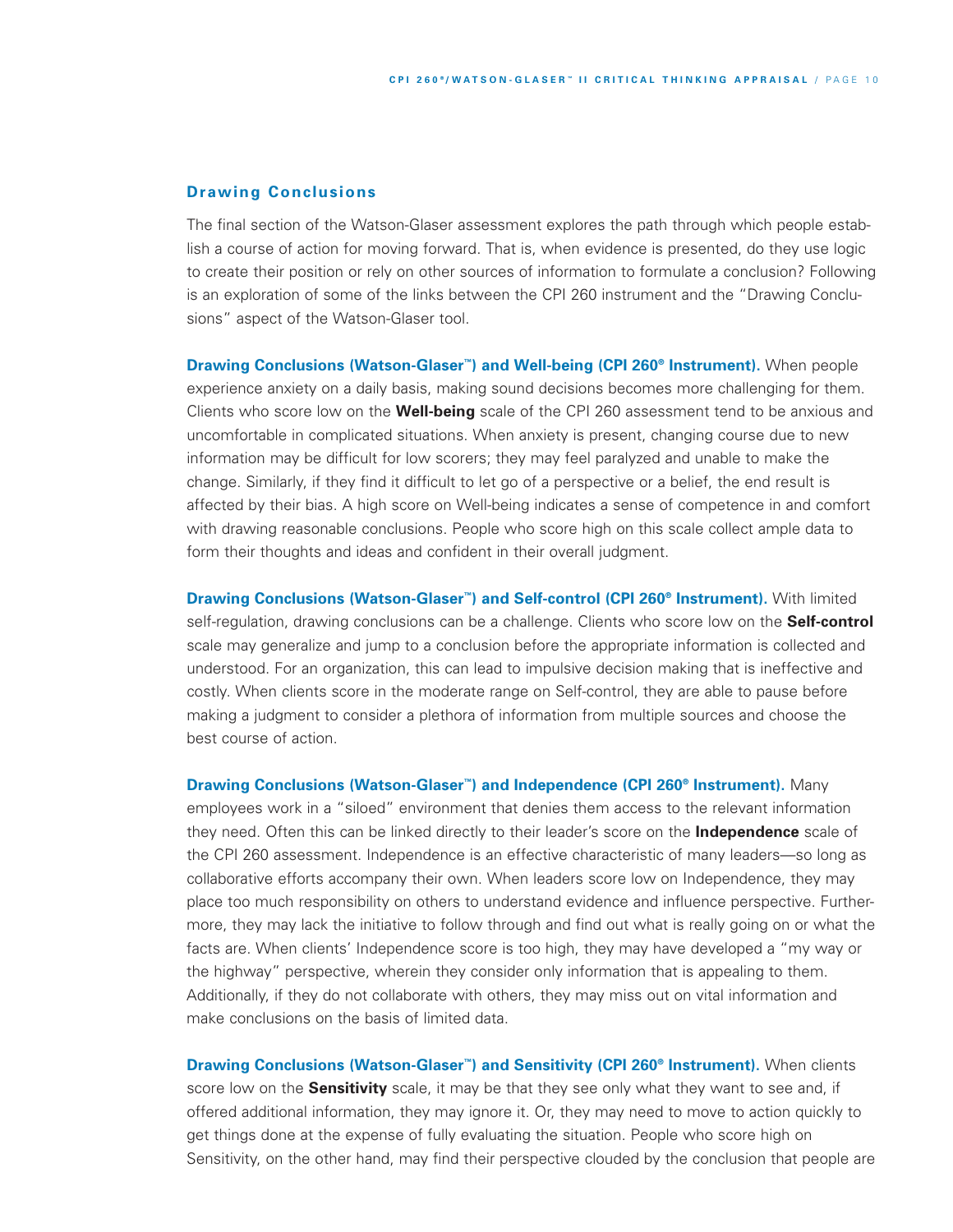hoping for, and may try to skew results in that direction. They may fear taking the wrong path and, as a result, avoid making the decision for fear of disappointing others.

#### **Drawing Conclusions (Watson-Glaser™) and Action Orientation (CPI 260® Instrument).** The

Action Orientation characteristic comprises the scales Flexibility and Sensitivity. While flexibility in any analytic process is appreciated, too much flexibility can be a liability. When clients score too high on the **Flexibility** scale, they may tend to explore too many options and thus find it difficult to crystallize their perspective. Even after they draw a conclusion, they may enjoy switching their approach for the variety it provides. Clients who score low on Flexibility may dig in their heels and be overly rigid in receiving new information from others. They may want to base their conclusions on what has worked before, even if the situations are not identical.

Furthermore, the degree to which people use sensitivity can stall or facilitate the process, depending on whether they can get buy-in from others around ideas that have been verified and apply them to achieve the best possible outcome. When clients who score high on **Sensitivity** make a tough decision that is unpopular without first checking the facts with their team, it may end badly. If, instead, they check in to see how team members perceive their suggestions, it may save a future step in trying to achieve what they want to achieve. The Sensitivity scale score represents an inverse indication to that of the other scores. Whereas with most scales the ideal range for effective functioning in leaders is 55–65, the typical range for successful executives on the Sensitivity scale is 35–50.

**Drawing Conclusions (Watson-Glaser™) and Flexibility (CPI 260® Instrument).** In terms of drawing conclusions, the biggest advantage of scoring high on the **Flexibility** scale is the ability to change course when new evidence is presented. Clients with a low score on Flexibility may find it challenging to let go of an idea or solution once they have made a decision. They also may want to make a decision with less information or input in hand than do those who score higher on Flexibility.

### **CONCLUSION**

We've taken a look at the links between CPI 260 leadership characteristics and scales and the three aspects of critical thinking analyzed by the Watson-Glaser assessment. By using the data points from the two instruments together, you can offer your clients a more robust picture of their strengths and style, as well as suggestions for their development.